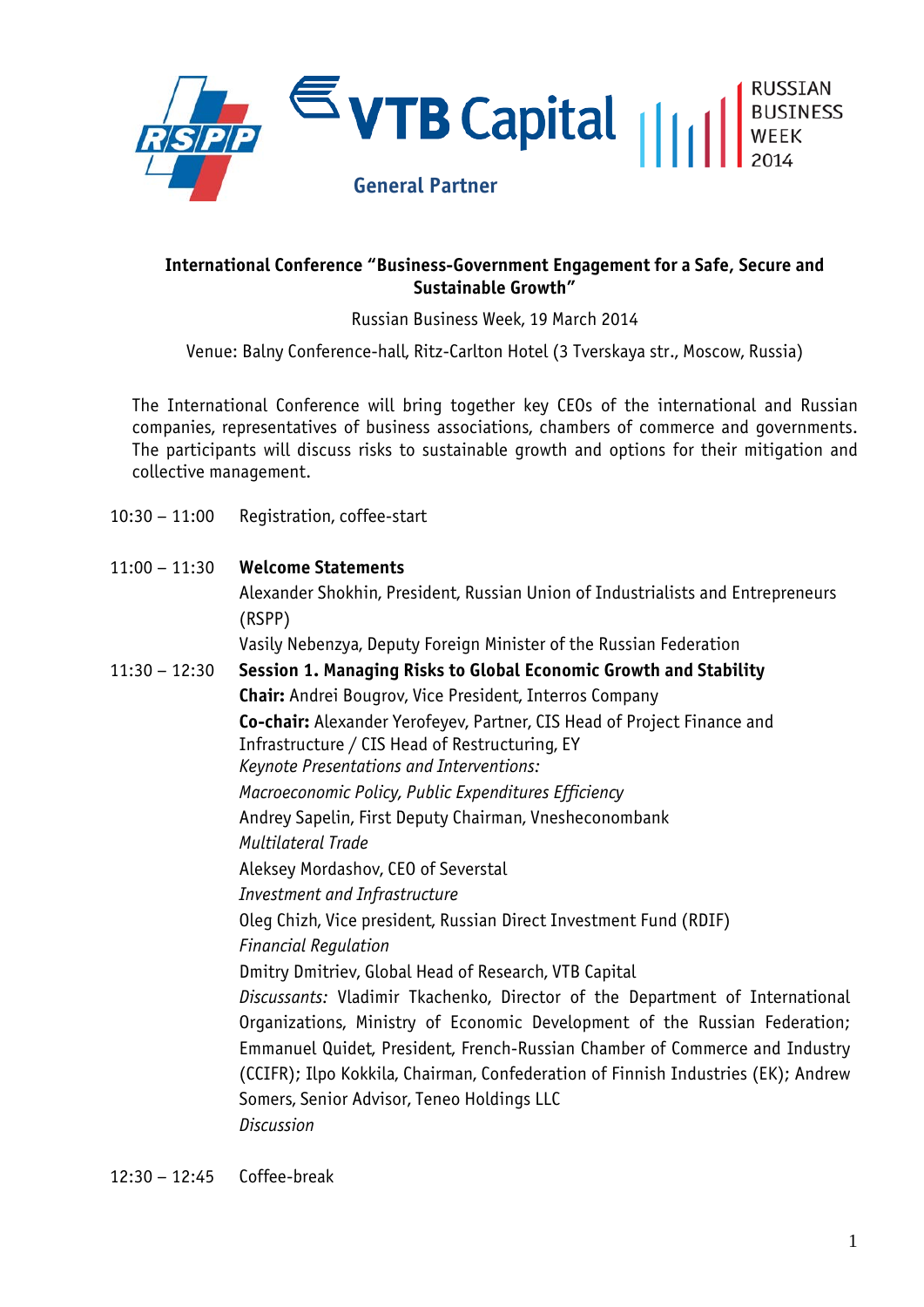12:45 – 13:45 **Session 2. Open Governance for People, Business and Society Chair:** Dietrich G. Möller, President & CEO of Siemens Russia & Central Asia, Vice-President Siemens AG **Co-chair:** Ekaterina Shapochka, Open Government Russia *Keynote Presentations and Interventions: Open Government, Open Data* Andrei Bougrov, Vice President, Interros Company *Extractive Industries Transparency Initiative* Lou Naumovski, National Chairman, Canada Eurasia Russia Business Association (CERBA), Vice President and General Director, Moscow Office, Kinross Gold Corporation *Transparency of the Commodity Derivatives Markets* Sergey Chestnoy, Director International and Special Projects, RUSAL *Information Security*  Anatoly Karachinsky, President, IBS Group *Discussants:* Andrey Varichev, General Director, Metalloinvest; Elena Kuznetsova, Partner, McKinsey *Discussion*

- 13:45 14:30 Lunch
- 14:30 15:30 **Session 3. Global Development Agenda and Well-Being of People**

**Chair:** Tomash Telma, Director, Europe and Central Asia, International Finance Corporation (IFC)

**Co-chair:** Marina Larionova, Managing Director of the International Relations Department, Russian Union of Industrialists and Entrepreneurs (RSPP)

*Keynote Presentations and Interventions:*

*Global Development Agenda and Food Security*

Konstantin Panin, Vice President, Public Affairs, Summa Group

*Global Health Security*

Viacheslav Smolenskiy, Director, Department of Science and International Cooperation, Federal Service for Surveillance on Consumer Rights Protection and Human Well-being

*Innovations for Development*

Alexey Ivanov, Legal Policy and Social Development Department Director, Skolkovo Foundation

*Discussants:* David Iakobachvili, Chairman of the Board of Directors, Orion Heritage; Alexey Grigoriev, Head of METRO AG Representative Office in Russia; Alexis Rodzianko, President and CEO, American Chamber of Commerce in Russia *Discussion*

15:30 – 15:45 Break